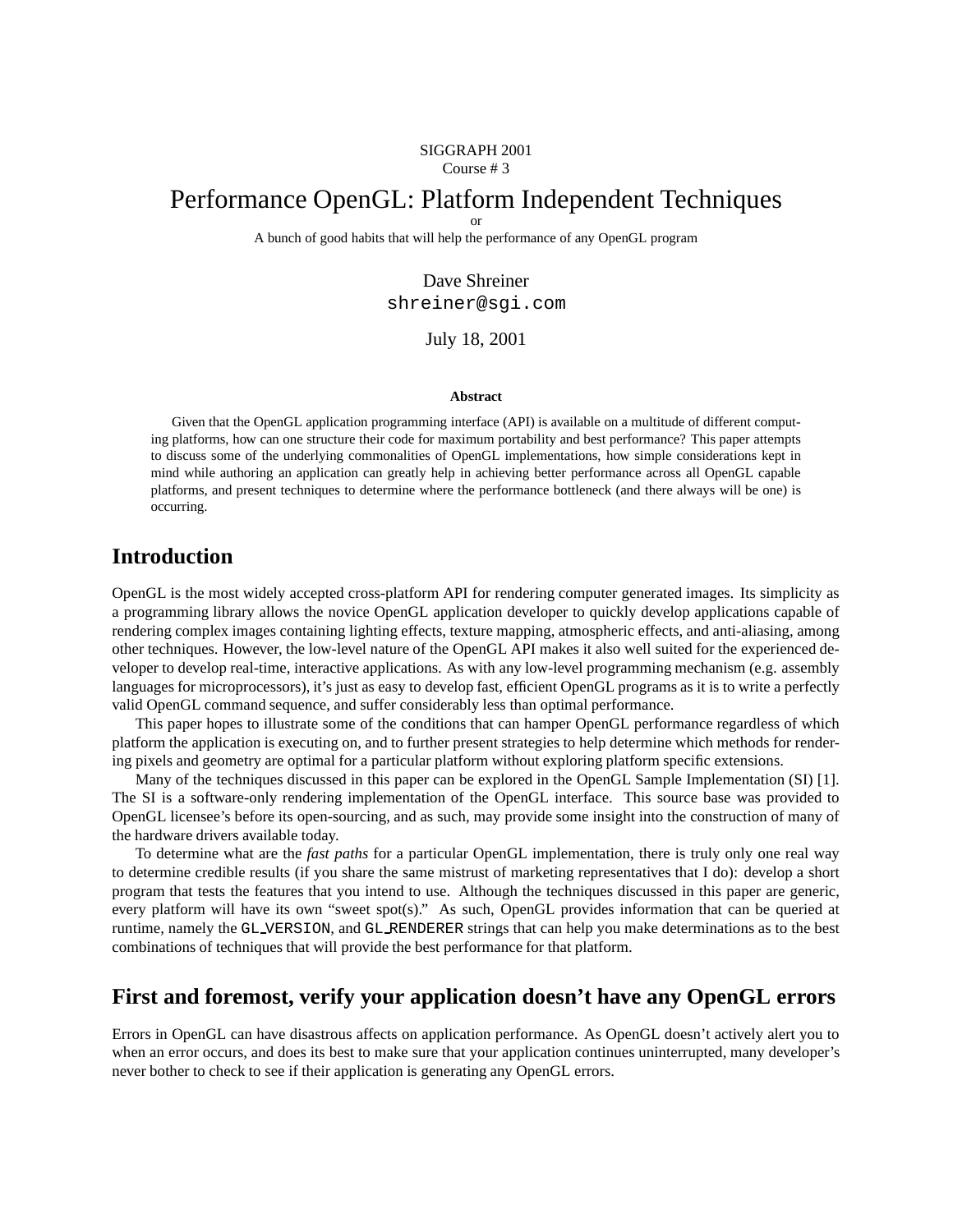As mandated by the OpenGL specification, no input into OpenGL should cause a catastrophic error (e.g. a "core" dump); calls made with invalid data are merely ignored (i.e. no alteration to the framebuffer or the OpenGL state are made) after the internal OpenGL error state is set to represent the situation that occurred. Once one error has occurred, the OpenGL error state is not updated until that error has been cleared (by checking for an error).

#### **Determining if you have any errors**

Checking for OpenGL errors is simple. A call to glGetError() will return the code for one of OpenGL's seven errors. As an implementation may track more than one error (this in not in contradiction to the above; if the implementation is distributed, the specification permits each "part" of the implementation to maintain error state. Calls to glGetError() return errors in a random manner in such a case).

A simple C-preprocessor macro can be very helpful in detecting errors for individual calls, such as illustrated in Example 1

**Example 1** macro for checking an OpenGL call for an error

```
#define CHECK OPENGL ERROR( cmd ) \
  cmd; \langle{ GLenum error; \
    while ( (error = glGetError()) != GL_NO_ERROR) \{\ \ \ \ \printf( "[%s:%d] '%s' failed with error %s\n", __FILE__, \
               \_LINE\_, #cmd, gluErrorString(error) ); \setminus}
```
(This assumes an ANSI compliant C-preprocessor. Otherwise, replace the #cmd with "cmd").

This macro can be placed almost anywhere in an application, except between a glBegin()/glEnd() sequence. In such cases, utilize the macro after the glEnd() call.

Just as continuing development on a program that crashes may not be the most prudent approach, allowing errors in your OpenGL application can have drastic effects on your performance.

#### **Errors with Feedback and Selection Mode**

Selection and feedback modes provide error information slightly differently than OpenGL state setting commands. As both of these render modes require a buffer to write their return data into, if their results overflow the buffer provided, they don't specify an error detectable with glGetError(), but rather return a zero (which is returned when the next glRenderMode() is issued), to indicate that an error has occurred.

## **Determine which part of the OpenGL pipeline is performance limiting factor**

Regardless of how well written an application is, it will always have one section that executes slower than all of the other sections. It may be the part of the program parsing an input file, computing a complex mathematical formula, or rendering graphics. The slowest part of an application is often called the "bottleneck." Having a bottleneck, and every program always has one, is completely different than having a program that isn't executing up to one's performance expectations. However, if the program's executing slower than is required, then the first place to look for performance improvements is where the bottleneck occurs.

### **Overview of OpenGL Rendering Pipeline**

The OpenGL rendering pipeline is the process that receives geometric and imaging primitives from the application and rasterizes them to the framebuffer. The pipeline can basically be split into two sections: *transformation phase* and *rasterization phase*.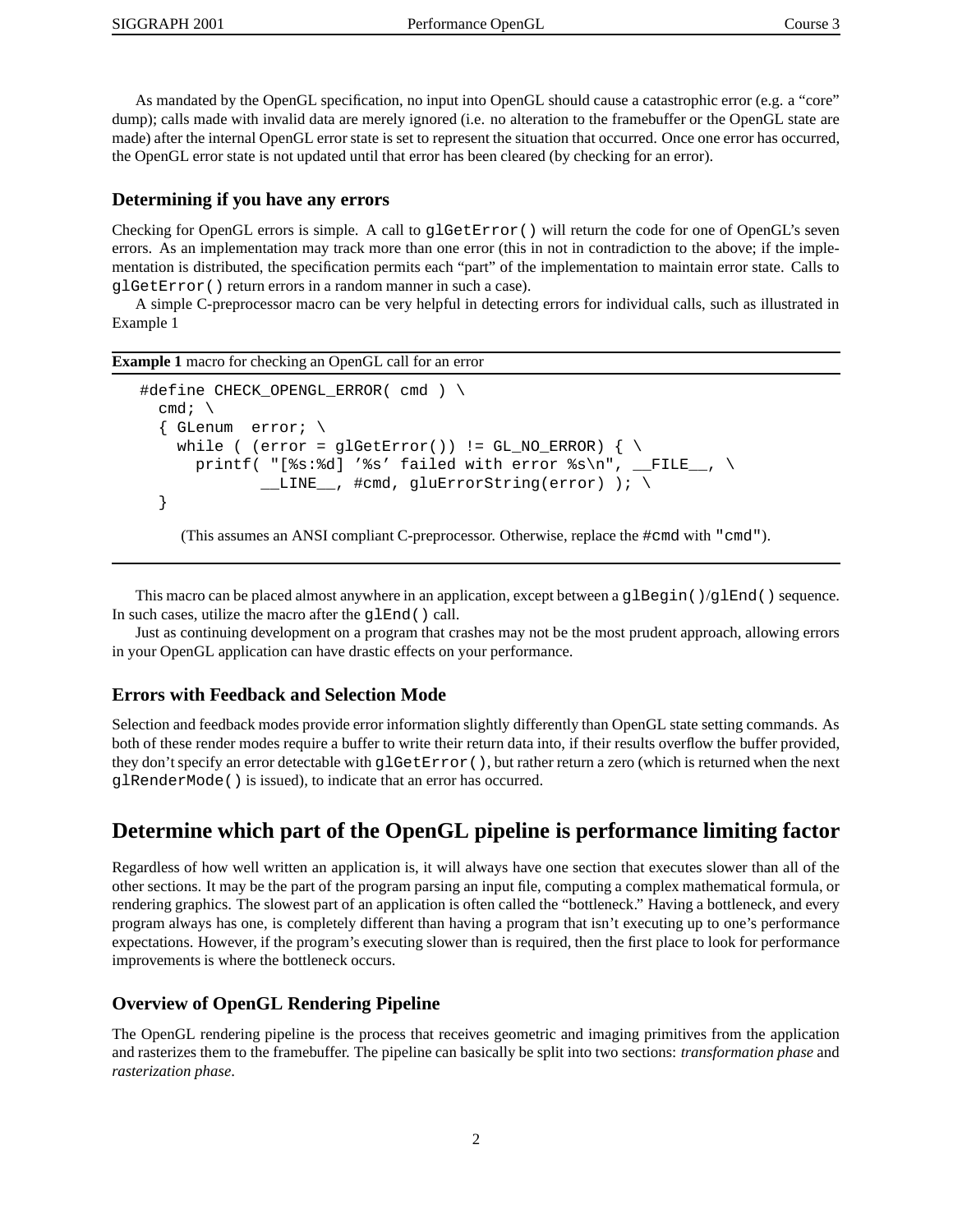

Figure 1: Block diagram of OpenGL pipeline phases

The transformation phase is responsible for vertex transformations, lighting, and other operations, and produce OpenGL *fragments* to be passed into the rasterization phase.

Rasterization is responsible for coloring the appropriate pixels in the framebuffer. This phase includes operations like depth testing, texture mapping, and alpha blending, among others.

### **"Bottleneck" determination**

With an understanding of how the OpenGL pipeline operates, it becomes much easier to understand which section of your application or OpenGL the performance problem, or "bottleneck" exists. Generally, bottleneck determination with respect to OpenGL consists of narrowing the problem down to one of three possibilities:

- the application can't draw all the pixels in the window in the allocated time. This situation is known as "fill limited."
- the application can't process all of the vertices that are required for rendering the geometric objects in the scene. This situation is known as "vertex (or transform) limited."
- the application can't send the rendering commands to OpenGL rapidly enough to meet the performance requirements set upon it. This final situation is known as "application limited."

The next sections discuss simple techniques to determine which of the above conditions exist in the application. If the application doesn't meet the performance criteria (which should be a metric such as frames per second, objects per second, or some other quantitative metric), then one of the above situations will always exist.

### **Techniques for determining pixel-fill limitations**

Fill-limited applications, as mentioned, are not able to color all the pixels in the viewport in the alloted time. This situation results from too much being required for some set (possible all) of pixels.

Of the three performance situations, pixel-fill limitations is perhaps the simplest to determine. The fundamental problem is the viewport has too many pixels being filled, so if the application's performance increases when the viewport is decreased in size, the application is fill limited.

This immediately presents two possible solutions: reduce the size of the viewport for the applications execution, or do less per-pixel processing.

### **Techniques for determining transformation limitations**

If reducing the size of the viewport doesn't increase the frame-rate of the application, then the application isn't fill limited. In such a case, a test can be conducted to determine if the bottleneck is in the transformation section of the rendering pipeline, or in the application.

To determine if the application is vertex limited, change all calls from

 $g$ lVertex\*() to glNormal\*(). This can be accomplished quite simply by utilizing the C preprocessor once again, making substitutions as demonstrated in Example 2: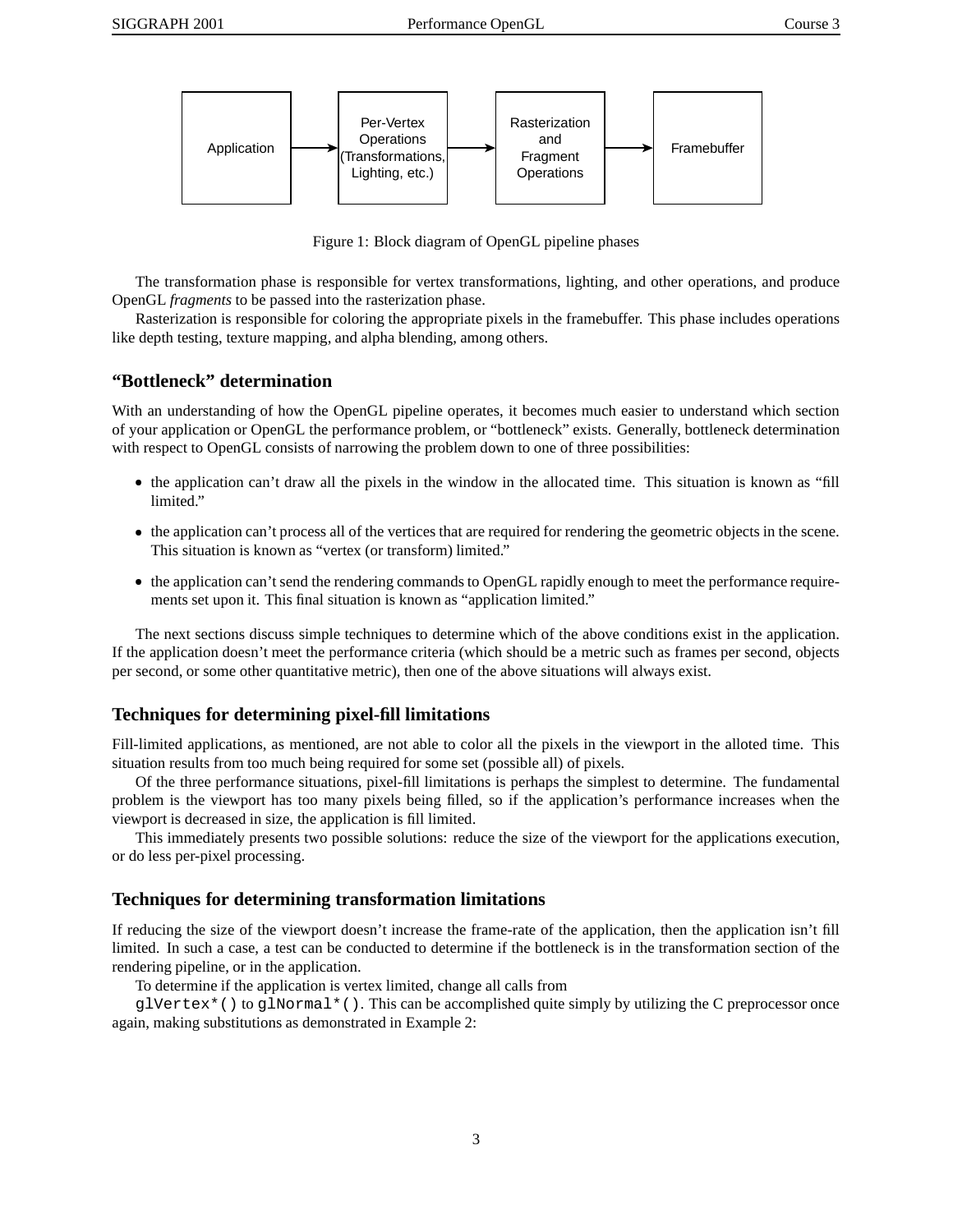|  | #define qlVertex2d(x,y)<br>#define glVertex2f(x,y)<br>#define glVertex2i(x,y)<br>#define glVertex2s(x,y)<br>#define glVertex3d(x,y,z)<br>#define glVertex3f(x,y,z)<br>#define glVertex3i(x,y,z)<br>#define glVertex3s(x,y,z)<br>#define glVertex4d(x,y,z,w)<br>#define glVertex4f(x,y,z,w)<br>#define glVertex4i(x,y,z,w)<br>#define glVertex4s $(x,y,z,w)$ | qNormal3d(x,y,0)<br>$g1$ Norma $13f(x,y,0)$<br>glNormal3i(x,y,0)<br>glNormal3s(x,y,0)<br>glNormal3d(x,y,z)<br>glNormal3f(x,y,z)<br>glNormal3i(x,y,z)<br>glNormal3s(x,y,z)<br>glNormal3d(x,y,z)<br>glNormal3f(x,y,z)<br>glNormal3i(x,y,z)<br>glNormal3s(x,y,z) |
|--|-------------------------------------------------------------------------------------------------------------------------------------------------------------------------------------------------------------------------------------------------------------------------------------------------------------------------------------------------------------|---------------------------------------------------------------------------------------------------------------------------------------------------------------------------------------------------------------------------------------------------------------|
|  | #define glVertex2dv(v)<br>#define glVertex2fv(v)                                                                                                                                                                                                                                                                                                            | glNormal3d(v[0], v[1])<br>glNormal3f(v[0], v[1])                                                                                                                                                                                                              |
|  | #define glVertex2iv(v)                                                                                                                                                                                                                                                                                                                                      | glNormal3i(v[0], v[1])                                                                                                                                                                                                                                        |
|  | #define glVertex2sv(v)                                                                                                                                                                                                                                                                                                                                      | glNormal3s $(v[0], v[1])$                                                                                                                                                                                                                                     |
|  | #define glVertex3dv(v)                                                                                                                                                                                                                                                                                                                                      | glNormal3dv(v)                                                                                                                                                                                                                                                |
|  | #define glVertex3fv(v)                                                                                                                                                                                                                                                                                                                                      | glNormal3fv(v)                                                                                                                                                                                                                                                |
|  | #define glVertex3iv(v)                                                                                                                                                                                                                                                                                                                                      | glNormal3iv(v)                                                                                                                                                                                                                                                |
|  | #define glVertex3sv(v)                                                                                                                                                                                                                                                                                                                                      | glNormal3sv(v)                                                                                                                                                                                                                                                |
|  | #define glVertex4dv(v)                                                                                                                                                                                                                                                                                                                                      | glNormal3dv(v)                                                                                                                                                                                                                                                |
|  | #define glVertex4fv(v)                                                                                                                                                                                                                                                                                                                                      | glNormal3fv(v)                                                                                                                                                                                                                                                |
|  | #define qlVertex4iv(v)                                                                                                                                                                                                                                                                                                                                      | glNormal3iv(v)                                                                                                                                                                                                                                                |

#define glVertex4sv(v) glNormal3sv(v)

**Example 2** macros for replacing glVertex<sup>\*</sup>() calls with glNormal<sup>\*</sup>() calls for determining application datatransfer speed

The same technique can be used to replace the calls to  $g1$ RasterPos<sup>\*</sup>(), however,  $g1$ RasterPos<sup>\*</sup>() only invokes a single transformation, with most of the real work being done with the subsequent glBitmap() or glDrawPixels() calls, which have little impact on transformation bottlenecks.

The reason that this technique is useful is that it transfers the same quantity of data from the application to the OpenGL pipeline, however, no geometry is ever rendered (glNormal\*() sets the current normal in the OpenGL state, so its operation is limited to a few variable assignments).

To generate a useful performance metric, measure and record the duration for rendering a frame as normal. Then, after making the above replacements, time the same rendering operation. If the times are significantly different, the application is transform limited (assuming it's not fill limited). If the times are not appreciably different, and the fill limit test doesn't decrease the rendering time, then the data structures and formats chosen by the application are more likely the bottleneck.

### **Knowing when it's your fault**

If the application is not fill or transform limited, then the problem lies in the choice of data structures and programming techniques employed in the application proper. As this situation is clearly outside of what can be addressed in the context of OpenGL, the best recommendation is to re-analyze the choices made for storing data that is to be passed to OpenGL, and employ a code profiling tool (such as the pixie and  $\text{prob}$  tools available in Unix) to attempt to make the application perform more efficiently.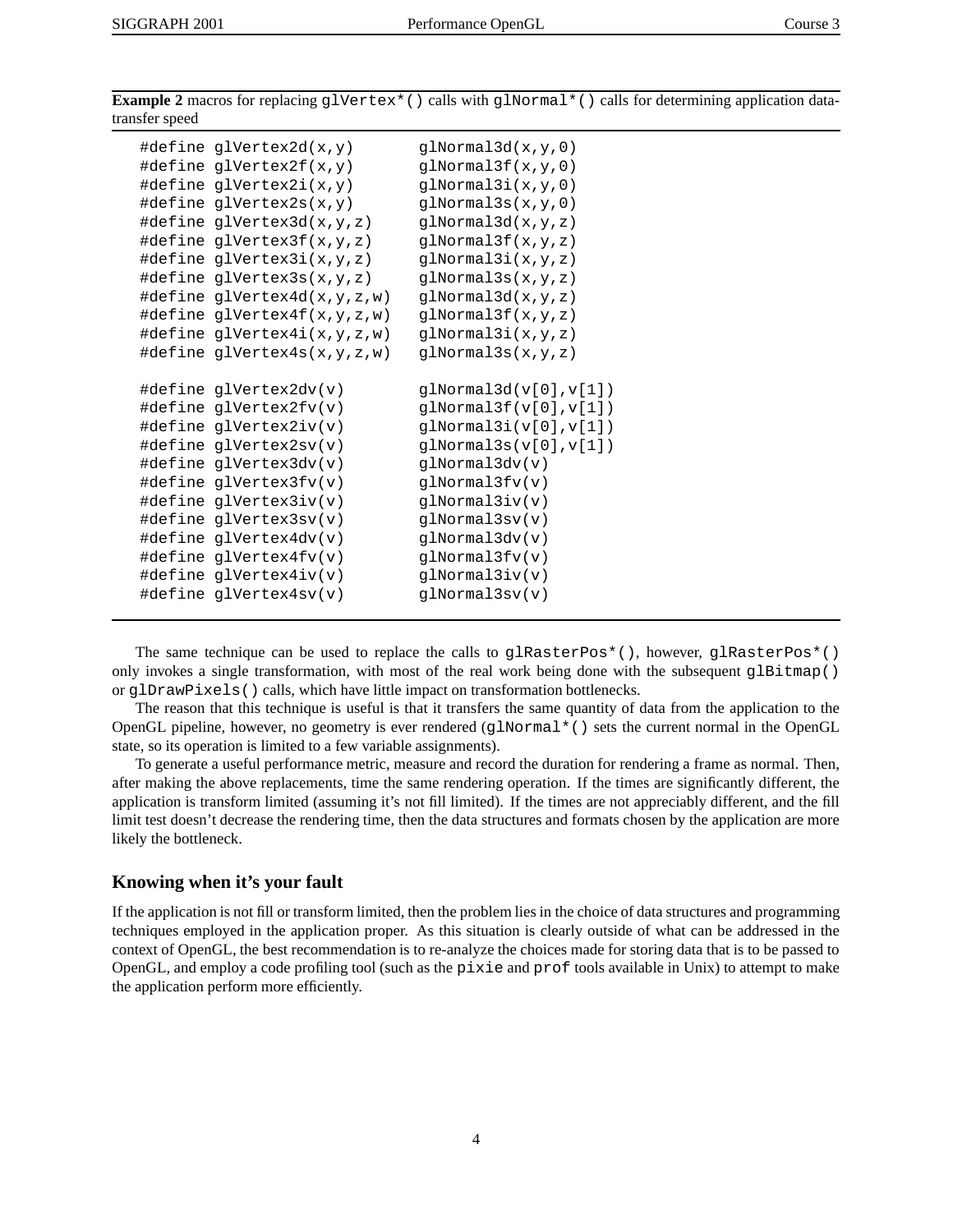## **Performance Optimizations for each stage of the OpenGL pipeline**

## **Techniques for reducing per-pixel operations**

Expanding the rasterization section of the OpenGL pipeline, we see that there are many stages that "fragments" (OpenGL's concept of a pixel, but with more information than just position and color), must traverse before being written into the framebuffer. By understanding what the application does, and what type of visual quality is required, you can have a measure of control over the application's performance.



Figure 2: Stages of fragment processing pipeline

The operations in the rasterization pipeline can be classified into two categories: color-application processes, and fragment testing.

- color-application processes include texture mapping, alpha blending, per-pixel fogging, stencil buffer updates, dithering, logical operations and accumulation buffer techniques.
- fragment testing operations include depth buffering, stencil tests, alpha-value tests, and viewport and scissor box tests.

Reducing the visual quality of the rendered image may be one method of reducing the fill limitation. This can be accomplished in a number of ways, not all of which may be suitable for the requirements of the application:

## **Reduce the number of bits of resolution per color component.**

Reducing the number of colors that are available per component, decreases the number of bits that need to be filled. For example, reducing the framebuffer depth from 24 bits TrueColor to 15 bits TrueColor for a 1280x1024 sized window, reduces the number of bits that need to be filled by 37.5% (1.25 MBs). The down side to this approach is that you loose considerable color resolution, which may result in banding in the image. Dithering can help to reduce the banding, but also adds some additional fragment processing.

## **Reduce the number of pixels that need to be filled for geometric objects**

Backface culling is a technique to determine which faces of a geometric object are facing away from the viewer, and as such under the appropriate conditions, do not need to rendered. This technique is really a geometric transformation technique (the given polygon is transformed, and then the signed screen-space area is computed. If that value is negative, then the polygon is back-facing). By utilizing this technique, the amount of depth buffering required by the application is reduced. However, not every object is suited for backface removal. The best candidates are convex, closed objects (e.g. spheres, cones, cubes, etc.). This may not be a limiting factor depending upon the scene's visual complexity; just like shadows, the side effects of backface culling may not be noticeable in an interactive application.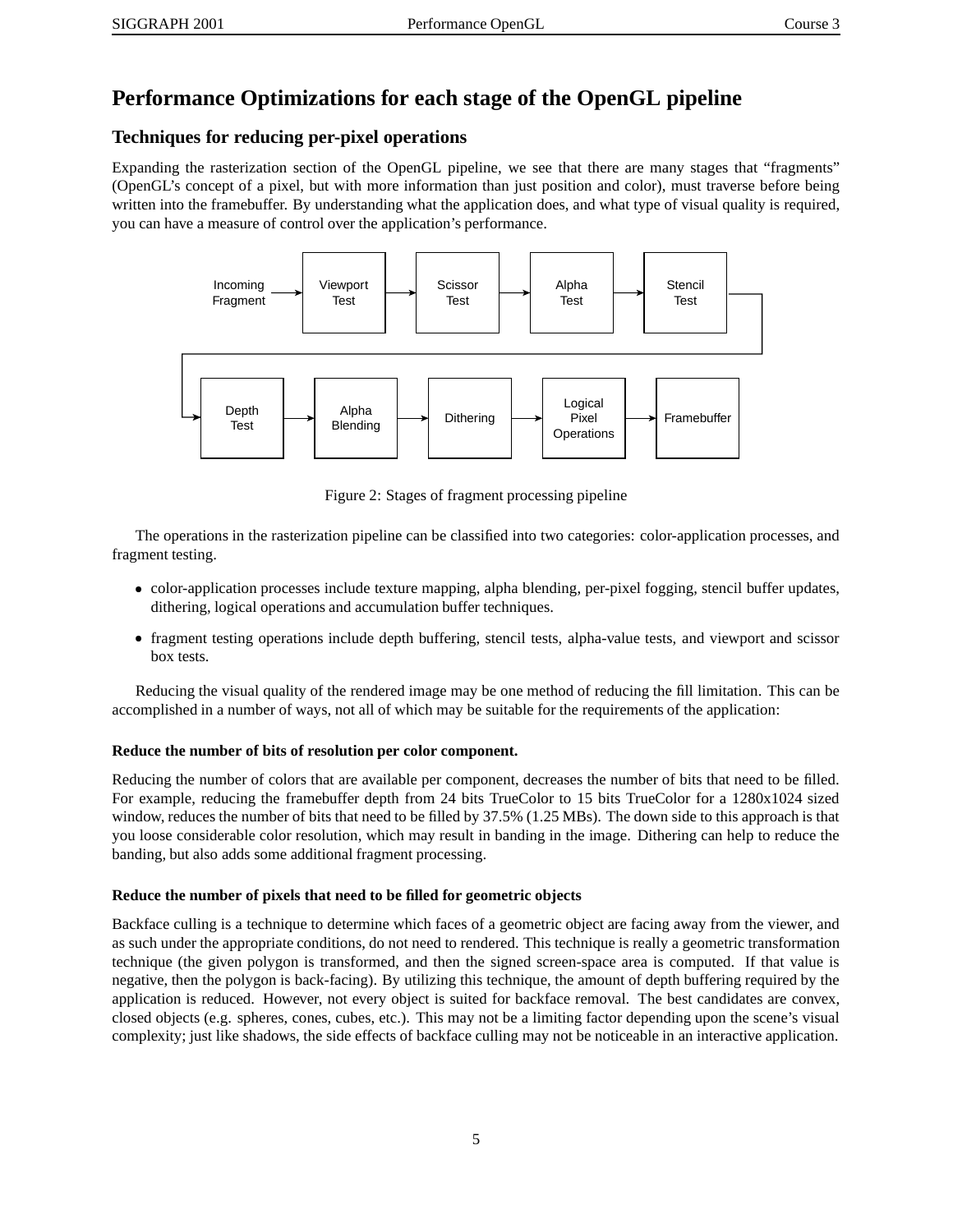#### **Utilize a lesser quality texture mapping minification filter**

OpenGL supports four modes for filtering texels for application to a pixel under minification. The mode that provides the best visual quality, GL LINEAR MIPMAP LINEAR, requires the computation of an eight-way weighted average (for the 2D texture-mapping situation) to arrive at a single fragment color value. The most conservative minification mode is GL NEAREST MIPMAP NEAREST, which only requires a single texel lookup per fragment. The tradeoff, once again, is visual quality. However, when considerations are made for the screen-space size of the object are made, it may become useful to change the minification filter as the size of the object decreases. This is a level-ofdetail technique that requires tracking the object's screen-space presence. Utilizing this technique may well help the rendering speed of the application, but may transfer the burden to the application data processing, which may in turn become the bottleneck.

#### **Reduce the number of depth comparisons required for a pixel**

Depth testing is an expensive operation. For each fragment, a read of the depth buffer is required, then a comparison, and if successful, then a write into the depth buffer, and finally, the color update to the framebuffer. In diabolical situations, the actual number of pixels that make it to the screen may be a minute fraction of those sent through the rasterization pipeline.

One method to determine the application's depth-buffer efficiency, is to utilize "hot-spot analysis." Hot-spot analysis can be used to determine which regions of the scene are causing an extreme amount of depth buffering to occur, and then perhaps, a data management technique, like occlusion culling may be brought into play to reduce the pixel complexity of that region of the image.

To generate an image for hot-spot analysis, some modification of the application's rendering procedure is required. The fundamental technique is to render all of the geometry in a uniform color (say, white) in the scene with depth buffering disabled, and blending enabled with the blending modes set with a call to

glBlendFunc( GL SRC ALPHA, GL ONE ), with the alpha value set to suitably small number. In the resulting image, areas that appear more white, have higher incidences of depth testing, and indicate area where a culling algorithm on geometry may be useful.

#### **Utilize per-vertex fog, as compared to per-pixel fog**

As per-pixel fog adds an additional color interpolation operation per pixel, utilizing per-vertex fog, may reduce the per-fragment computation cost. This mode can be enabled by calling qlHint (GL FOG HINT, GL FASTEST).

#### **Techniques for reducing per-vertex operations**

When the bottleneck of the application occurs in the transformation stage, too much work per-vertex (from some set of vertices) is required. Like the rasterization section of the OpenGL pipeline, the transform pipeline also contains several features that can be manipulated to control application performance.



Figure 3: Stages of transformation pipeline

#### **Be cognizant of the work done at a vertex**

The amount of computation done for a vertex can vary greatly depending upon which modes are enabled. Every vertex is transformed by the model-view and projection matrices, as well as being clip-tested. If lighting, texture coordinate generation, or user-defined clipping planes is enabled, then the amount of work for a single vertex increases significantly. Of the modes that can be enabled for a vertex, lighting is usually the most heavily used and costly, but also the most flexible in its usage options.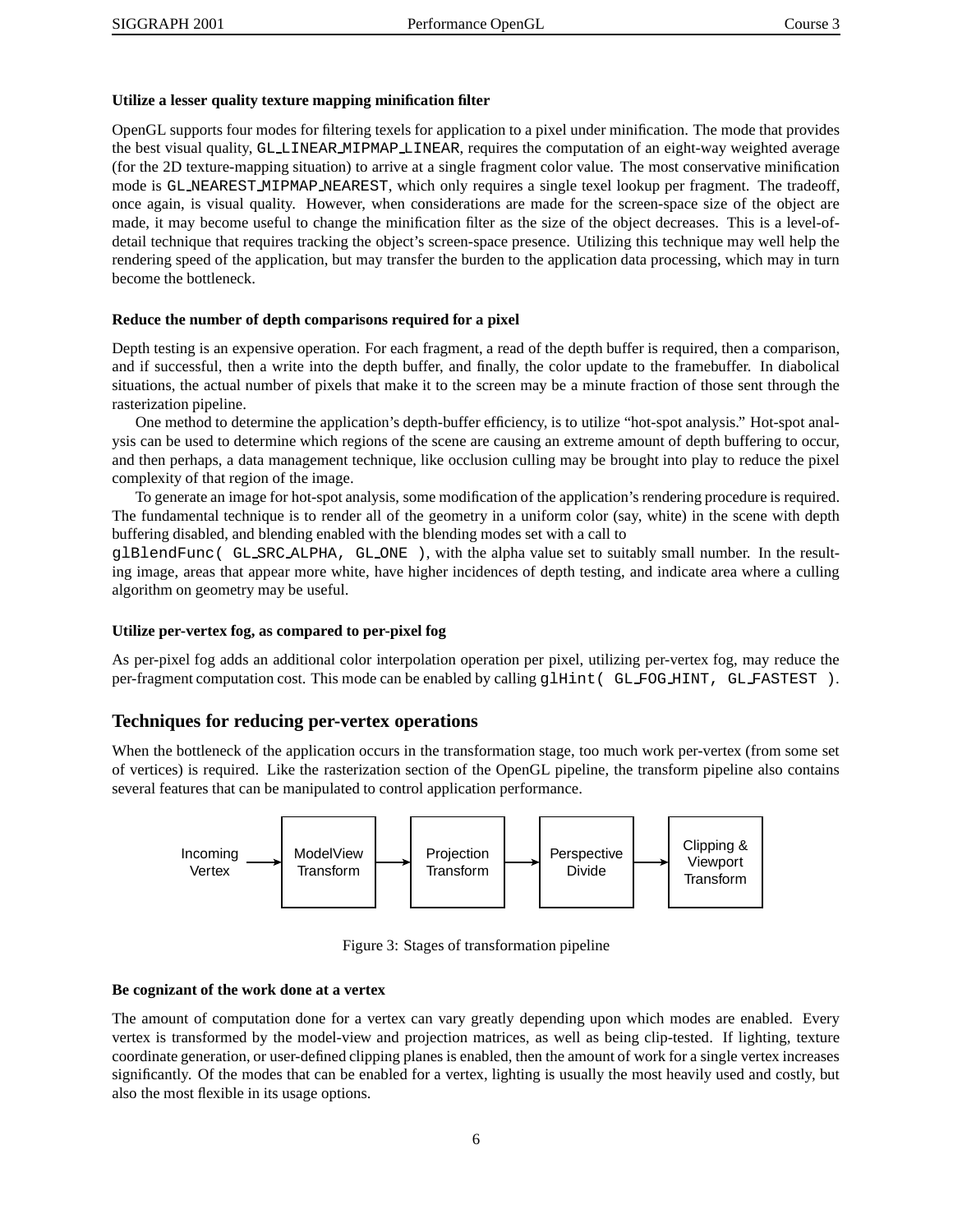Lighting, along with other performance considerations for transform limited applications are discussed in the next sections.

#### **Use connected primitives . . . or don't**

As previously mentioned, every vertex is transformed, clipped, and perspective divided on its way to becoming a fragment. For many geometric objects, a single vertex may be shared among many of its primitives, and as such, minimizing the number of times that that vertex is transformed is one way to reduce the load on the transformation side of the OpenGL pipeline. To that end, OpenGL has a number of connected primitives that are ideally suited for reducing the number of times that a vertex needs to be transformed, and using these primitives can greatly increase performance.

However, connected primitives aren't the answer to all transform limited applications. Not all geometries lend themselves to connected primitives. Consider rendering a cube, which has eight vertices, and six faces. There is no way that the cube can be rendered as a single, continuous connected primitive that maintains its vertex winding properly. This requires that at least two glBegin()s are issued for a single cube.

When a rendering command, such as any in Table 1 is issued, OpenGL may need to reconfigure its internal rendering pipeline. This reconfiguration is called *validation*. In particular, for glBegin(), when the type of geometric primitive (e.g. GL POINTS, GL LINES, etc.) is changed from the previous call to glBegin(), the routines used for rasterizing those primitives need to be reconfigured, and will most likely invoke a validation.

| $q$ l $Accum()$ | qlBeqin()         |
|-----------------|-------------------|
| qITextImage1D() | qlTexSubImage1D() |
| glTexImage2D()  | glTexSubImage2D() |
| qITextImage3D() | glTexSubImage3D() |
| qlDrawPixels()  | glCopyPixels()    |
| qlReadPixels()  |                   |

(The above list is not exhaustive; routines defined in extensions are not included).

Table 1: OpenGL rendering commands that invoke a validation

**Validation: keeping state consistent** To an OpenGL application author, OpenGL is a simple state machine with two operational states: setting state, and rendering utilizing that state. The following state diagram describes the situation:



Figure 4: An application programmer's view of the OpenGL state machine

However, this model lacks an important step: validation. Validation is the operation that OpenGL utilizes to keep its internal state consistent with what the application has requested. Additionally, OpenGL uses the validation phase as an opportunity to update its internal caches, and function pointers to process rendering requests appropriately. Adding validation to the state diagram from Figure 4 would look like: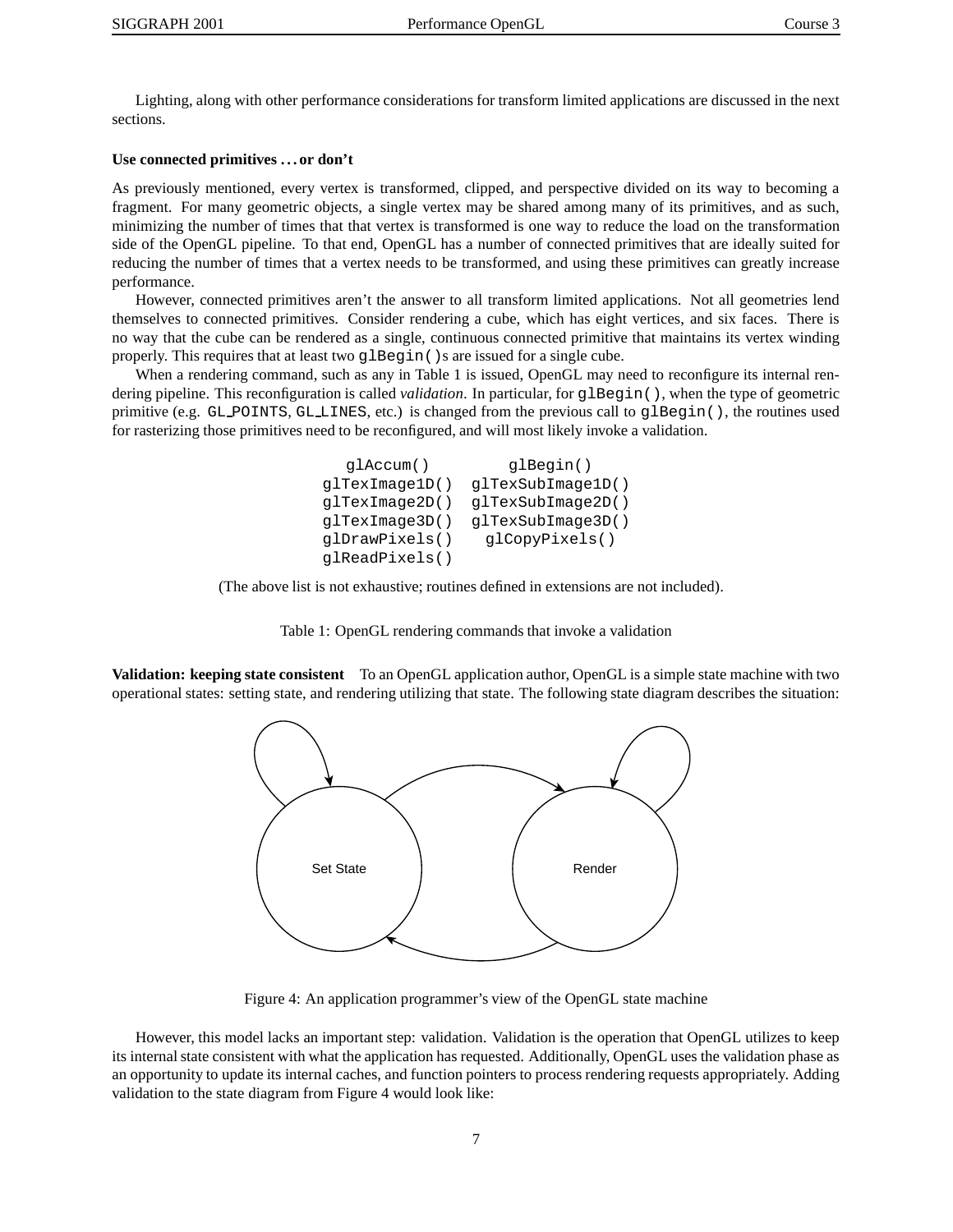

Figure 5: OpenGL state machine taking into consideration the validation phase

**Example 3** code sequence invoking an validation at next glBegin()

```
glBegin( GL_TRIANGLES );
  ...
glEnd();
glPolygonStipple( stippleMask );
glEnable( GL_POLYGON_STIPPLE );
glBegin( GL_TRIANGLES );
  ...
glEnd();
```
As shown in Example 3, when the glPolygonStipple() call is made, OpenGL copies the stipple mask to its internal state, and marks an internal flag indicating that state has changed, and a validation is requested at the next rendering state change. Likewise, when the polygon stipple is enabled with the glEnable() call, validation is again requested at the next rendering state change.

When the glBegin() is finally executed, the validation that was requested multiple times is conducted, and the parts of the OpenGL machine that were affected by the state changes are updated, in this case, the rasterizer for polygons is switched from the default one to the stippled rasterizer.

For a more thorough indication of the affects of validation, consider the following simple case study.

You need to render a large number (say 10,000) of statically positioned cubes in 3D space.

For simplicity's sake, assume that the vertices of each cube have already been transformed to their necessary location. There are a number of ways to approach the problem:

1. Perhaps you create a routine that takes an array of the eight vertex positions for a single cube, such as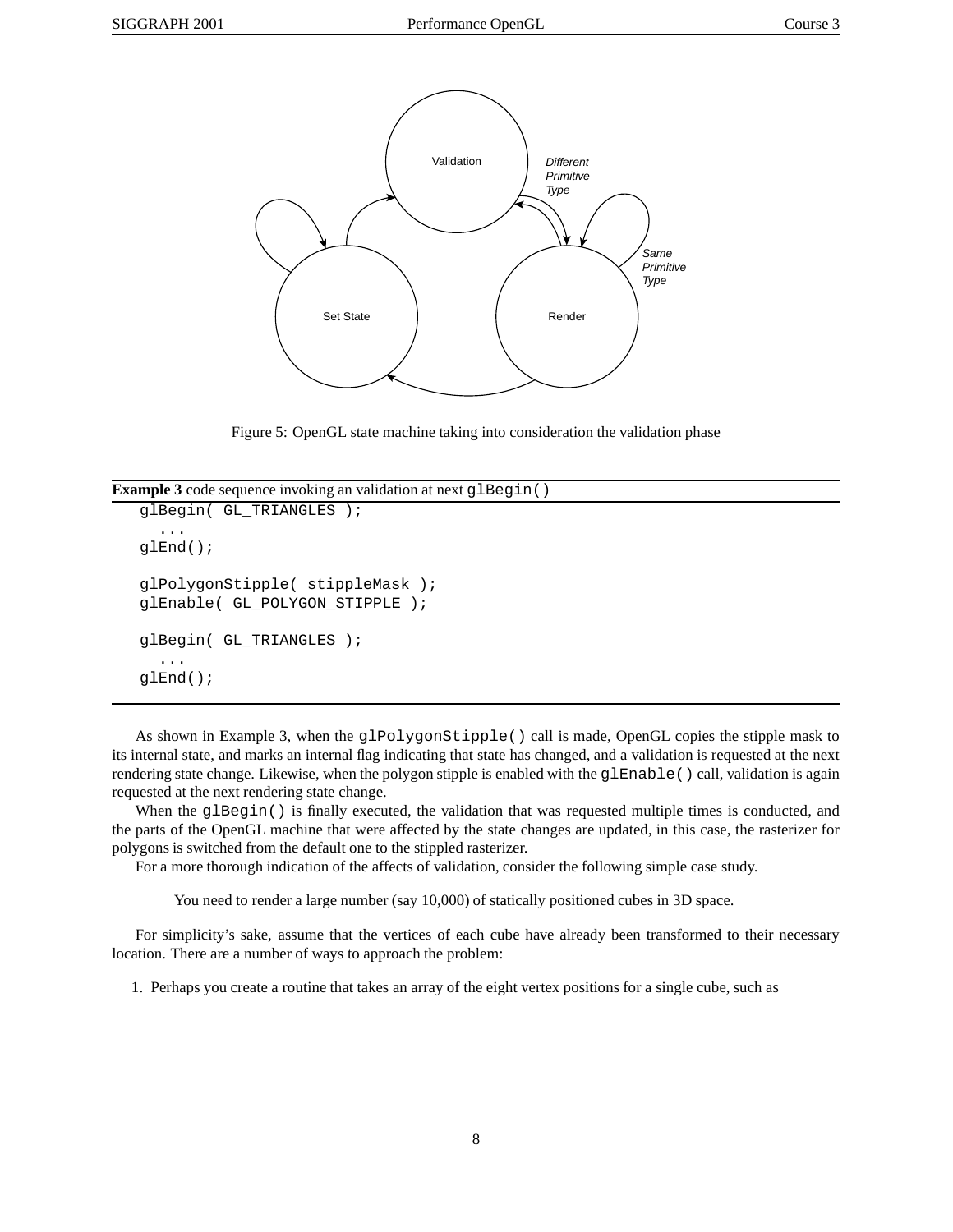**Example 4** rendering a cube as six quads

```
void drawCube( GLfloat color[], GLfloat* vertex[] )
{
  static int idx[6][4] = \{\{ \ldots \},
  };
 glColor3fv( color );
 glBegin( GL_QUADS );
  for ( int i = 0; i < 6; ++i )
    for ( int j = 0; j < 4; ++j )
      glVertex3fv( vertex[idx[i][j]] );
  glEnd();
}
```
where drawCube() is called in a loop to render each cube.

Ignoring issues related to loop overhead and host-memory access, this method suffices, but you notice that you're duplicating a considerable amount of effort. Each vertex of the cube is passed to the OpenGL pipeline three separate times, which means you are doing the same exact work three times for the same vertex.

2. Upon reconsideration of the wasted efforts of transforming vertices, you decide to use connected primitives to minimize the number of vertex transformations. Rewriting drawCube () slightly,

**Example** 5 rendering a cube as two quads and a quad-strip

```
void drawCube( GLfloat color[], GLfloat* vertex[] )
{
  static int idx[6][4] = \{\{ \ldots \},
  };
 glColor3fv( color );
  glBegin( GL_QUADS );
  for ( int i = 0; i < 4; ++i ) // Render top of cube
    glVertex3fv( vertex[idx[0][i] );
  for ( i = 0; i < 4; ++i ) // Render bottom of cube
    glVertex3fv( vertex[idx[1][i] );
 glEnd();
  glBegin( GL_QUAD_STRIP );
  for ( i = 2; i < 6; ++i ) {
    glVertex3fv( vertex[idx[i][0]] );
    glVertex3fv( vertex[idx[i][1]] );
  }
  glVertex3fv( vertex[idx[2][0]] );
  glVertex3fv( vertex[idx[2][1]] );
  glEnd();
}
```
In this case, you've reduced the number of vertex transformations from 24 to 14, saving 140,000 vertex transformations per frame.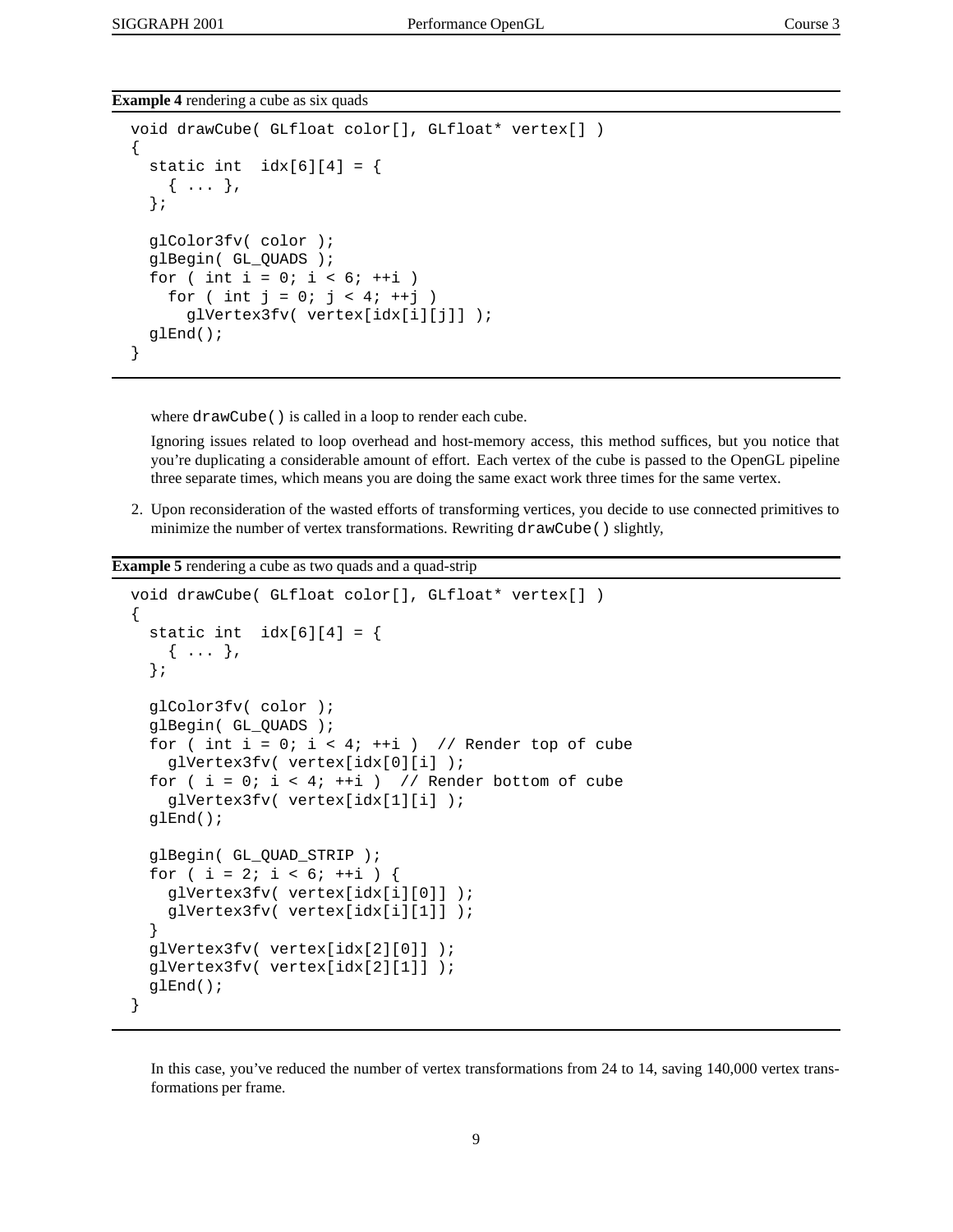- 
- 3. For something a little different, you rewrite drawCube() once more, this time, moving the glBegin() and glEnd() outside of drawCube() and the loop in the main application, as in

**Example 6** rendering a cube as six quads without a glBegin()/glEnd() pair in the base routine

```
void drawCube( GLfloat color[], GLfloat* vertex[] )
{
  static int idx[6][4] = \{\{ \ldots \},
  };
  glColor3fv( color );
  for ( int i = 0; i < 6; ++i )
    for ( int j = 0; j < 4; ++j )
      glVertex3fv( verts[idx[i][j]] );
}
```
and in the main application rendering loop:

**Example** 7 outer loop used with Example 3

```
glBegin( GL_QUADS );
for ( int i = 0; i < numCubes; ++i )
  drawCube( color[i], vertex[8*i] );
glEnd();
```
The results of conducting this test on three different OpenGL implementations yielded the following results. The values have been normalized.

| Code Technique | Machine 1 | Machine 2 | Machine 3 |
|----------------|-----------|-----------|-----------|
| Example 4      | 3.99      | 4.36      | 2.23      |
| Example 5      | 3.99      | 4.50      | 2.15      |
| Example 6      | (0()      | 1.00      | .00       |

Table 2: Normalized results for various computing platforms

For each of the architectures, Example 6 is by far the fastest, even though a considerable number of additional vertices are being transformed each frame. Some of the overhead is due to function calls (there are 10,000 less glBegin() and glEnd() calls being made in Example 3), but most can be attributed to state changing and validation.

These tests were conducted using only *immediate mode* rendering. As OpenGL supports four methods for transferring vertex data to the rendering pipeline: immediate mode, *display lists*, *vertex arrays*, and *interleaved arrays*, another reasonable test would be to determine which method of passing geometry is the best per platform.

Returning to our case study from before, we can now explain why transforming 33% more vertices went faster than the seemingly more optimized case utilizing connected primitives. This simple example illustrates the affect that validation can have on an OpenGL application, and suggests that minimizing validations can also help the performance of the application.

More on minimizing validation, particularly with respect to state changes, will be discussed in the "State Sorting" section.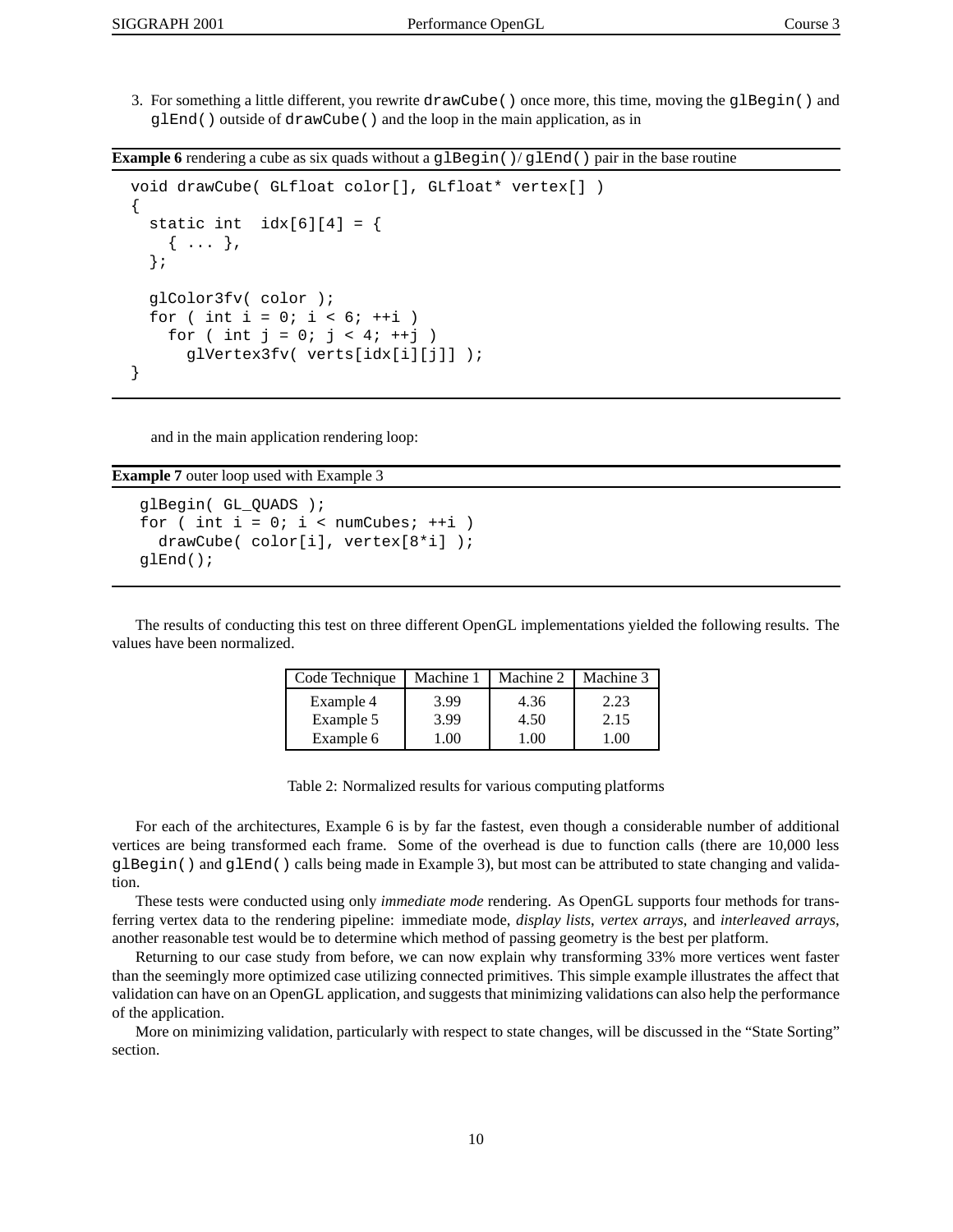**The lure of object-oriented programming** Object-oriented programming is a tremendous step in the quality of software engineering. Analyzing the larger problem as a set of smaller problems with interactionsis a great aid to better application design. Unfortunately, object-oriented programming's "encapsulation" paradigm can cause significant performance problems if one chooses the obvious implementation for rendering geometric objects.

For instance, one obvious encapsulation of a cube-type object is illustrated in Example 8:

**Example 8** a sensible C++ class that encapsulates a geometric object that could invoke more validations than are truly necessary

```
class Cube : public GeometricObject {
  enum \{ X = 0, Y, Z \};
  float position[3];
  float color[3];
  float angle; // angle and axis for orientation
  float axis[3];
  float scale[3];
 static float vertex[8][3] = \{ ... \};
 virtual void render( void ) {
   glPushMatrix();
   glTranslatef( position[X], position[Y], position[Z] );
   glRotatef( angle, axis[X], axis[Y], axis[Z] );
   glScalef( scale[X], scale[Y], scale[Z] );
   glColor3fv( color );
    // Render cube in some manner: GL_QUADS, GL_QUAD_STRIP, etc.
   glPopMatrix();
  }
};
```
Even though this is a fairly standard, well-written solution to the problem, the encapsulation paradigm hinders tuning your application when considering validation and other techniques of a more global nature.

#### **Determining the best way to pass geometry to the pipe**

OpenGL has four ways of transmitting geometric data to the OpenGL pipeline: immediate mode, display lists, vertex arrays, and interleaved arrays. Although all four methods are perfectly legal OpenGL commands, their performance across various platforms varies greatly, usually based on the systems memory architecture (e.g. bus speed, use of DMA, etc.).

Immediate mode is the easiest mode to use, and is what most application developer's are most accustomed to. The major disadvantage to immediate mode, particularly for specifying geometry, is that a large number of function calls are required. On some computing architectures where function call overhead can have an impact, immediate mode may not be the fastest mode of execution.However, it may also be the case that the other modes of rendering utilize immediate mode calls in their internals.

Display lists collect most OpenGL calls (exceptions generally represent calls that return a value  $g1Get*($ ), glGenLists(), etc.). Depending upon the hardware architecture, and driver implementation, display lists may merely be large allocated arrays of host memory that collect and tokenize the OpenGL input, and then replay that input later at display list execution time. Optimization of the token stream may occur, but is not prevalent in most drivers. In such a case, display list performance may not offer any increase over immediate mode performance.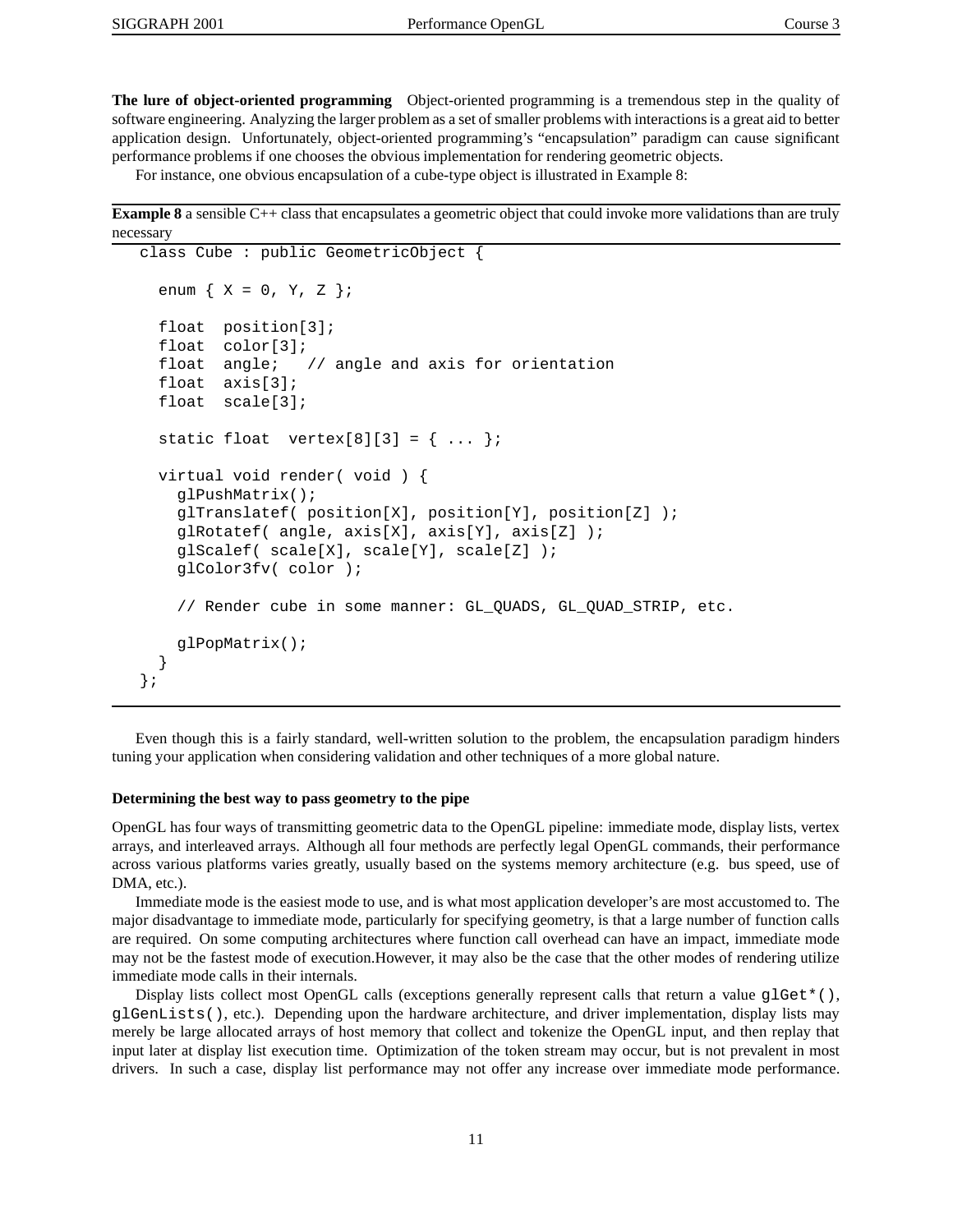However, if the graphics hardware has dedicated display list memory or processing capabilities, this mode may yield tremendous performance benefits.

Vertex arrays are a method of specifying all of the geometric data to the OpenGL pipe in a few function calls, with hopes that the driver can efficiently process this data. This approach was principally designed to alleviate the function call overhead problem. The base implementation of the calls for rendering vertex arrays: glDrawArrays(), glDrawElements(), glArrayElement(), and glDrawRangeElements() is permitted to be simply the appropriate execution of immediate mode calls, or may be a more hardware appropriate optimized method. One additional consideration for vertex arrays is memory access for the host processor. As the data for the vertices is distributed among multiple arrays, memory access may enter into the execution performance of vertex arrays.

Finally, interleaved arrays are very similar to vertex arrays, however, as compared to vertex arrays, the data for each vertex is stored in a contiguous block of memory. This method lends itself very nicely to storing vertex data into a structure. Once again, for certain architectures, this may be the best format for specifying geometry. The only way to know is to conduct a benchmark case.

#### **Use OpenGL transformation routines**

Another simple way to increase OpenGL's transformation performance is to utilize OpenGL's transformation routines: glTranslate\*(), glRotate\*(), glScale\*(), glOrtho(), and glLoadIdentity(). These routines have a benefit over the more generic routines glMultMatrix(), and glLoadMatrix(). At worst, the "typed" routines will cause a full matrix multiply, just as could be predicted. However, for optimized versions of OpenGL, which includes most software renderers, OpenGL tracks changes to the current matrix (the matrix at the top of each matrix stack). OpenGL does this to try and minimize the computation required for a transformation.

When OpenGL is first initialized (at context creation time), each matrix stack is loaded with an identity matrix. As changes are made to the matrices by matrix multiplication and loading matrices, each change is tracked. Some properties that are tracked include:

- realizing that the w-coordinate column is of the form  $(0\ 0\ 0\ 1)^T$ , as in the case of rotations and scales
- determining that the matrix is a 2D rotation, as in a rotation around the z axis
- verifying that the matrix is a 2D non-rotational matrix, as in the case of a scale
- knowing when the matrix is an identity
- realizing that the transformation is specifying screen coordinates (this mostly is for the benefit of the GL\_PROJECTION matrix)

Each of the situations above reduce the number of multiplications and additions required for the transformations as compared to a generic  $4 \times 4$  matrix. The matrix type is changed whenever a transformation type call is made. In the case of the generic matrix routines (which in this case, include glFrustum(), as the matrix generated in this case doesn't yield may optimizations), regardless of what type matrix is currently at the top of the matrix stack, the type is changed to the generic type, and a full matrix multiplication is done for each vertex transformation. Although in limited instances, one may be able to determine what type a generic matrix is, this is not done due to floating-point comparison issues.

## **General OpenGL Performance Techniques**

#### **State Sorting - Trying to organize rendering around state changes**

As previously mentioned, every time some state values (excluding vertex data such as color, normals, etc.) are updated, OpenGL prepares to do a validation process at the next rendering operation. Given that premise, a logical optimization step is to try and minimize the number of times that state needs to be set. For instance, if the application needs to draw two objects with blue materials, and two with red, the more efficient (and hopefully logical) progression would to render both objects of one color first, then the other set, requiring only two material changes per frame. This technique is generally referred to as "state sorting", and attempts to organize rendering requests based around the types of state that will need to be updated to get the correct results.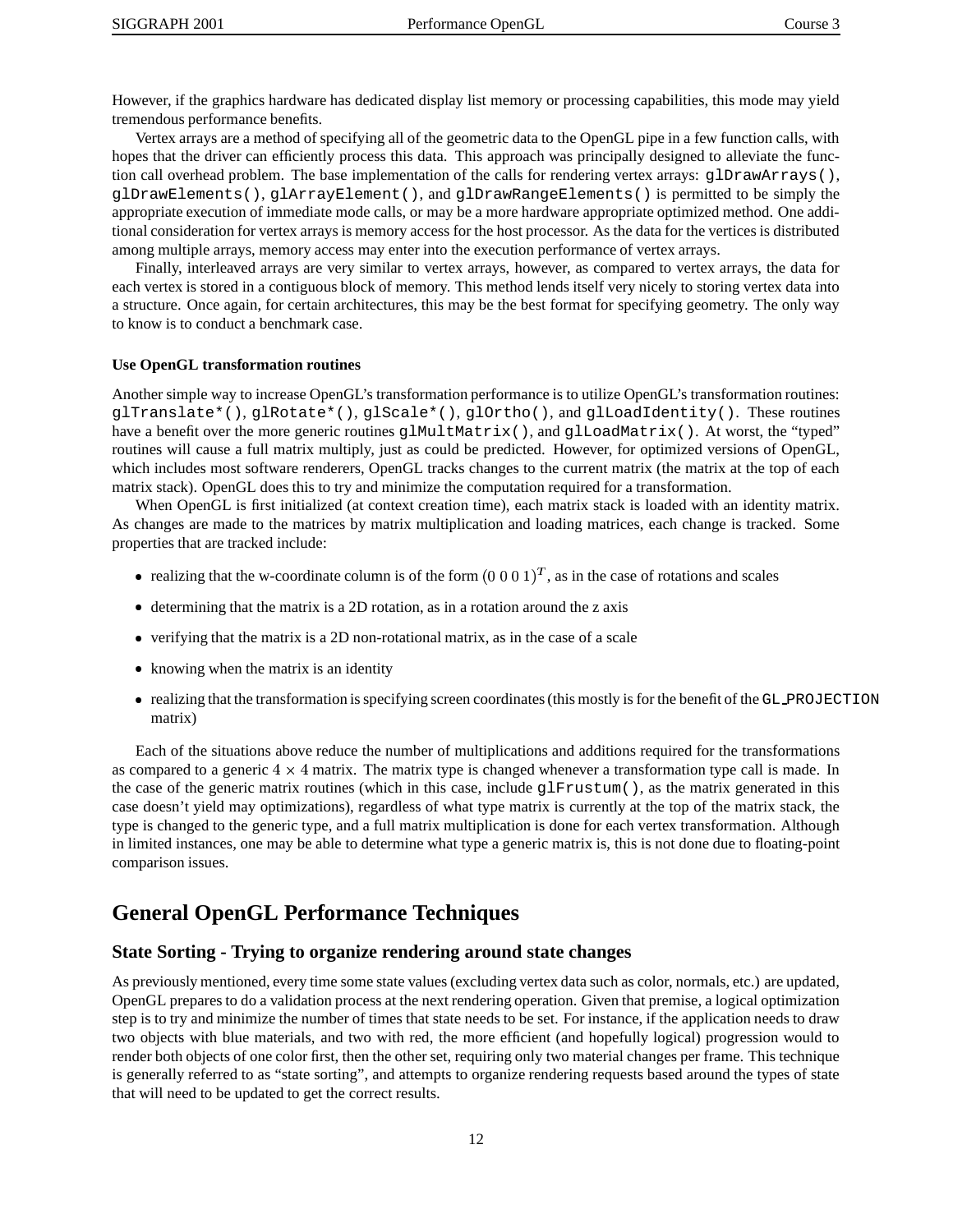Obviously, as objects can have considerably different states, and determining a precedence for which states to sort for first is recommended. Generally, the best approach is to attempt to sort the render requests and state settings based upon the penalty for setting that particular part of the OpenGL state. For example, loading a new texture map is most likely a considerably more intensive task than setting the diffuse material color, so attempt to group objects based on which texture maps they use, and then make the other state modifications to complete the rendering of the objects.

#### **Use sensible pixel and texture formats**

When sending pixel type data down to the OpenGL pipeline, try to use pixel formats that closely match the format of the framebuffer, or requested internal texture format. When pixel data is transmitted to the pipe, it proceeds through the pixel processing pipeline, as illustrated below



Figure 6: OpenGL's pixel conversion and transfer pipeline

The conversion of pixel data from the format and type specified from the application to format and type that is most palatable to OpenGL happens automatically, if required. Depending upon the resolution, format, and number of components, this conversion could take a while to complete. Minimizing these conversion is a good approach. As a general rule of thumb, packed pixels formats (e.g. GL UNSIGNED SHORT 5 5 5 1), or combinations of type (e.g. GL UNSIGNED BYTE) and format (e.g. GL RGBA) that match the framebuffer's format will skip conversion. The same is true for texture formats when compared to the texture's internal format. Currently, floating point formats are the least supported formats for any hardware available today; they should be avoided in all but the simplest cases.

In instances where only a small part of an image is of interest, using glPixelStore() is one way to access the pixels of interest. However, this approach may cause avoidable overhead due to memory access on the host machine, and in particular, if there are only incremental changes to the area of interest from frame to frame (as in an image roaming application, for example), it may be more optimal to utilize texture memory as an "image cache" where only the new pixels of the image are updated. See the *Reload textures using* glTexSubImage\*D() section for more detail.

### **Pre-transform static objects**

For objects that are permanently positioned in world coordinates pre-transforming the coordinates of such objects as compared to calling glTranslate\*() or other modeling transforms can represent a saving.

#### **Use texture objects**

In the revision of OpenGL from version 1.0 to version 1.1, a new concept for managing textures was added: texture objects. Although this change happened years ago, reiterating the use of texture objects is useful. Without texture objects, applications that used multiple textures per frame were required to reload each texture per frame causing large numbers of texels to be transfered each frame, or mosaic the textures into a single larger texture, if the texture could be accommodated in texture memory. By utilizing texture objects, management of texture memory, along with downloading the texels into texture memory was decreased to merely specifying to OpenGL which texture object should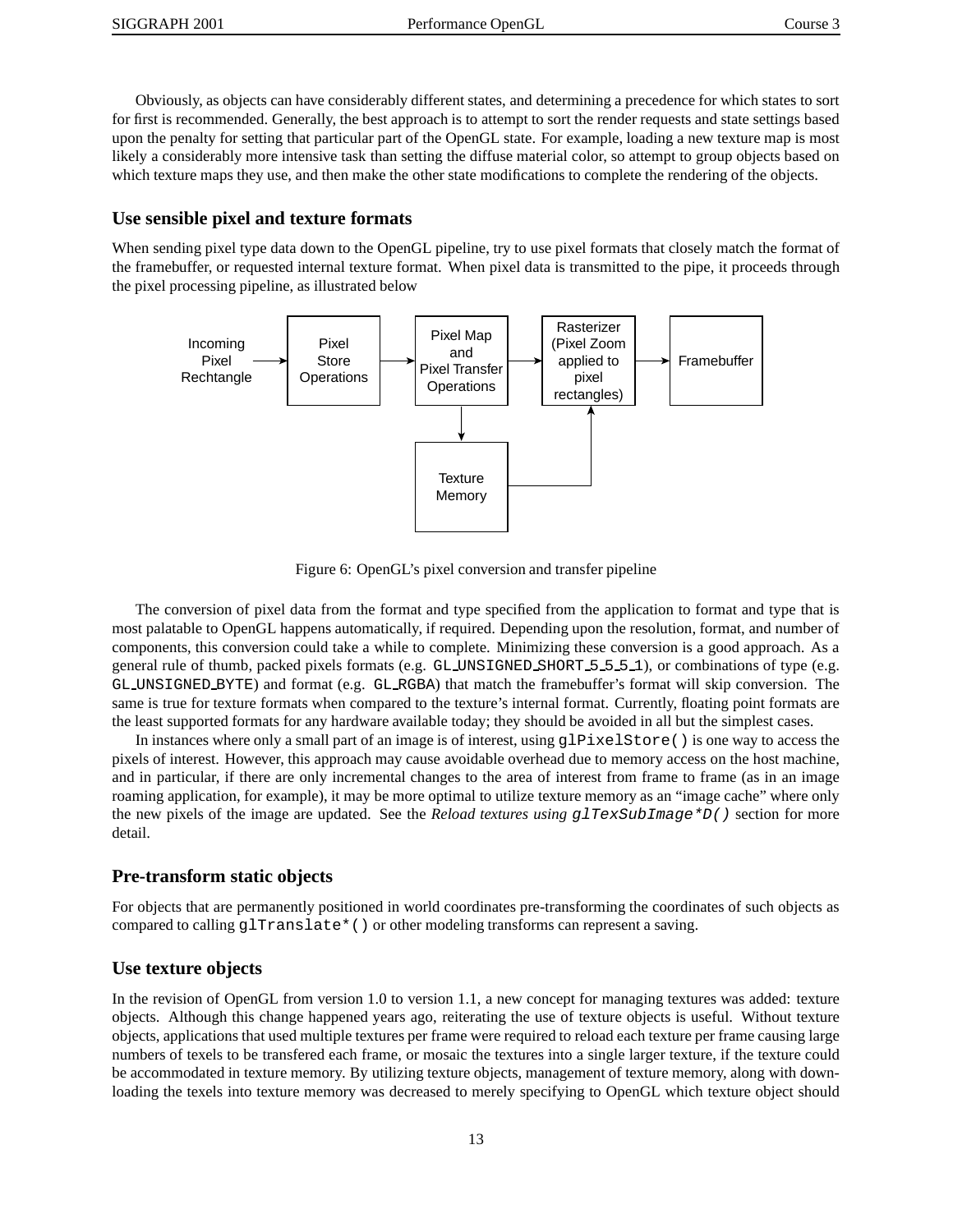be made active. In such a case that all textures fit into texture memory, changing texture maps became almost a free operation.

An additional benefit of texture objects is the ability to add a "priority" to each texture object, providing OpenGL a hint of which textures are the most important to keep resident in texture memory.

#### **Use texture proxies to verify that a given texture map will fit into texture memory**

Along with texture objects, texture proxies were added into OpenGL 1.1. This feature provides much more information than merely querying the GL MAX TEXTURE SIZE, which specifies the "largest" texture that OpenGL can handle. This value doesn't consider number of components, texel depth, texture dimensionality, or mipmap levels, so it is of very limited use.

Texture proxies, on the other hand, verify that all values for a specific texture: width, height, depth, internal format, and components, are valid and that there is enough texture memory to accommodate the texture, including mipmap levels, if requested.

### **Reload textures using glTexSubImage\*D()**

For applications that need to update texels in a texture, or refresh an entire texture, it usually is more beneficial to "subload" a texture using glTexSubImage\*D(), as compared to glTexImage\*D(). Calls to glTexImage\*D() request for a texture to be allocated, and if there is a current texture present, deallocate it. Although under limited circumstances (like all parameters of the two textures being identical), the deallocation / allocation phase may be skipped, but it's unlikely this optimization is present in may implementations.

A better approach is to allocate a texture large enough to hold whatever texels may be required, and load the texture by calling glTexSubImage\*D(). If the textures are not the same size, the texture matrix can be used to manipulate the texture coordinates to match the new size. By sub-loading the texture, the texture never needs to deallocated. As glTexSubImage\*D() doesn't permit changes to the texture's internal format, requesting a texture of a different internal format does require a deallocation / allocation phase.

## **Conclusion**

This short tutorial hopes to provide OpenGL programmers with some good habits such that any OpenGL application they write for any platform will have a solid basis for performance tuning. The habits discussed are not rocket science, but handy tips that every OpenGL programmershould tuck into their tool box. One benefit of what's been presented is the fact that there are no platform dependencies (e.g. extensions) introduced; these ideas work across various graphics hardware and operating systems.

One final point to be reiterated: to get the maximum performance from your OpenGL application, benchmark and verify that all of the assumptions for all of the hardware platforms that you intend to deploy your application on are true. Many situations have arisen where application programmers have assumed that since one idiom of OpenGL programming has worked on one platform, it must work the same on all platforms. A little investigation at the start of a project will be returned many times over when optimization is applied in earnest.

### **Glossary**

- **display list rendering** A mode of OpenGL command execution where OpenGL commands are stored for later execution. Certain hardware implementations of OpenGL may include specialized hardware for executing display lists more rapidly than in immediate mode. An additional benefit to display lists is that when they are executed (by a call to glCallList() or glCallLists()), only that data needs to be transferred to the rendering server in distributed cases.
- **fast path** Term used to describe a sequences of OpenGL commands that execute hardware accelerated, or in an optimized manner.

**fragment** Data relevant to a pixel in the framebuffer, including its position, color, texture coordinates, and depth.